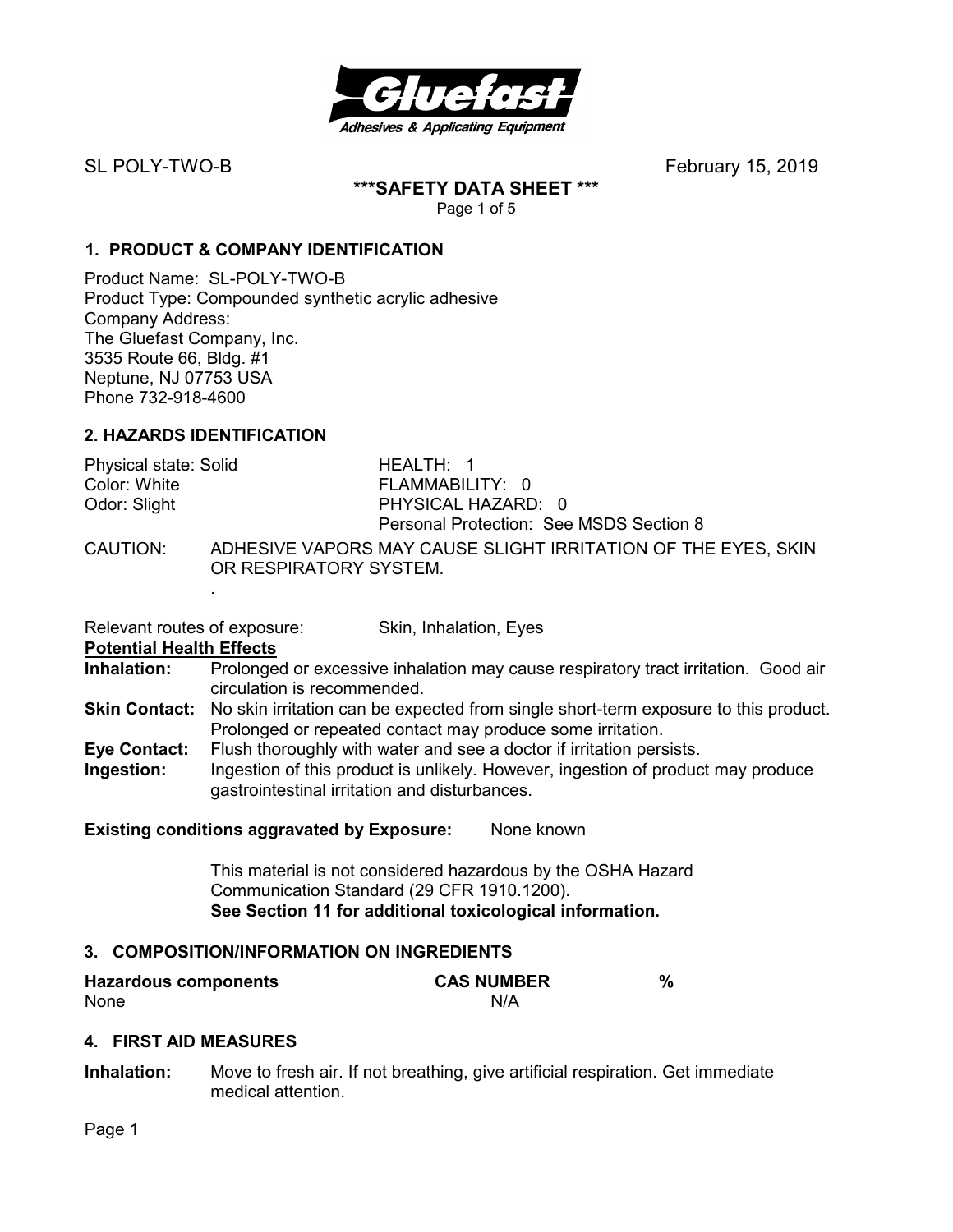

### **\*\*\*SAFETY DATA SHEET \*\*\***  Page 2 of 5

| <b>Skin contact:</b> | Immediately wash skin thoroughly with soap and water. Remove contaminated<br>clothing and footwear. Get immediate medical attention.                                |
|----------------------|---------------------------------------------------------------------------------------------------------------------------------------------------------------------|
| Eye contact:         | Rinse immediately with plenty of water, also under the eyelids, for at least 15<br>minutes. Get immediate medical attention.                                        |
| Ingestion:           | DO NOT induce vomiting unless directed to do so by medical personnel.<br>Never give anything by mouth to an unconscious person. Get immediate<br>medical attention. |

## **5. FIRE FIGHTING MEASURES**

| Flash point:                            | $>100$ C ( $>212.6$ F)                                                                                                                   |
|-----------------------------------------|------------------------------------------------------------------------------------------------------------------------------------------|
| Auto ignition temperature:              | Not determined                                                                                                                           |
| Flammable/Explosive limits - lower:     | Not determined                                                                                                                           |
| Flammable/Explosive limits - upper:     | Not determined                                                                                                                           |
| <b>Extinguishing media:</b>             | Water spray (fog), foam, dry chemical or carbon dioxide.                                                                                 |
| <b>Special firefighting procedures:</b> | Fire fighters should wear positive pressure self-contained<br>breathing apparatus (SCBA). Wear full protective clothing.                 |
| Unusual fire or explosion hazards:      | This product is an aqueous mixture which will not burn. If<br>evaporated to dryness, the solid residue may pose a slight<br>fire hazard. |
| Hazardous combustion products:          | Oxides of carbon                                                                                                                         |

# **Hazardous combustion products:** UXIDES OF CARDON.

## **6. ACCIDENTAL RELEASE MEASURES**

Use personal protection recommended in Section 8, isolate the hazard area and deny entry to unnecessary and unprotected personnel.

| <b>Environmental precautions:</b> | Prevent further leakage or spillage if safe to do so. Do not allow<br>material to contaminate ground water system. Do not allow<br>product to enter sewer or waterways.                                                                                                              |
|-----------------------------------|--------------------------------------------------------------------------------------------------------------------------------------------------------------------------------------------------------------------------------------------------------------------------------------|
| <b>Clean-up methods:</b>          | Keep unnecessary personnel away. Ensure adequate ventilation.<br>Wear appropriate protective equipment and clothing during clean-<br>up. Dispose of contaminated material as waste according to item<br>13. Contact state or town municipalities for proper disposal<br>instructions |
| <b>7. HANDLING AND STORAGE</b>    |                                                                                                                                                                                                                                                                                      |
| Handling:                         | Avoid contact with eyes, skin and clothing. Wash thoroughly after<br>handling.                                                                                                                                                                                                       |
| Storage:                          | Store at room temperature. Rotate stock using oldest material<br>first. KEEP FROM FREEZING. Shelf life is one year.                                                                                                                                                                  |
|                                   |                                                                                                                                                                                                                                                                                      |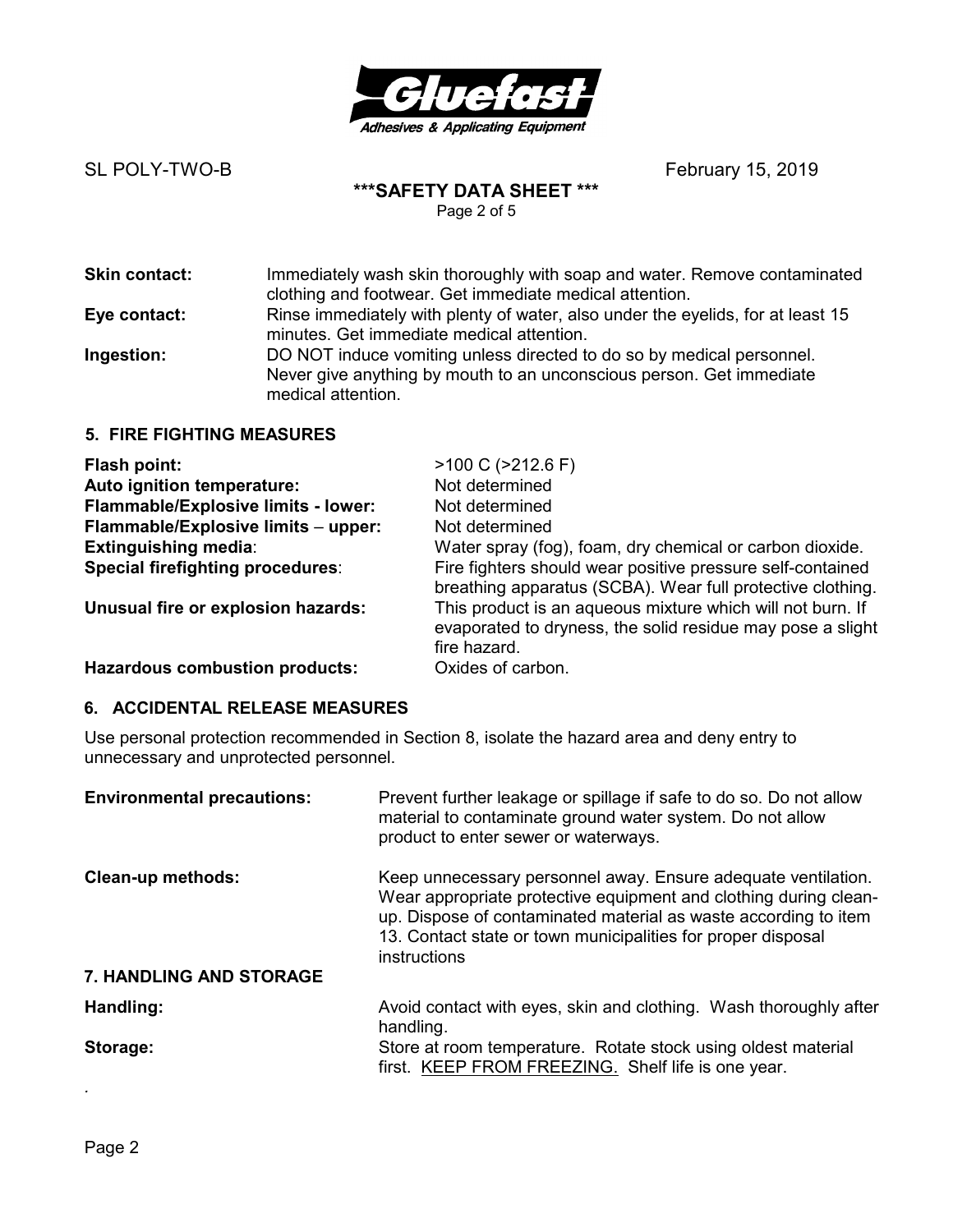

# **\*\*\*SAFETY DATA SHEET \*\*\***

Page 3 of 5

# **8. EXPOSURE CONTROLS/PERSONAL PROTECTION**

Employers should complete an assessment of all workplaces to determine the need for, and selection of, proper exposure controls and protective equipment for each task performed.

| <b>Hazardous components</b> | <b>TLV</b><br><b>ACGIH</b> | <b>OSHA PEL</b> | <b>WEEL</b><br><b>AIHA</b> | <b>OTHER</b> |
|-----------------------------|----------------------------|-----------------|----------------------------|--------------|
| None                        | None                       | None            | None                       | None         |

| <b>Engineering controls:</b>   | Work should be done in an adequately ventilated area (i.e., ventilation<br>sufficient to maintain concentrations below one half of the PEL and<br>other relevant standards). Local exhaust ventilation is recommended<br>when general ventilation is not sufficient to control airborne<br>contamination. |
|--------------------------------|-----------------------------------------------------------------------------------------------------------------------------------------------------------------------------------------------------------------------------------------------------------------------------------------------------------|
| <b>Respiratory protection:</b> | Use NIOSH approved respirator if there is potential to exceed exposure<br>limit(s). Observe OSHA regulations for respiratory use (29 CFR<br>1910.134).                                                                                                                                                    |
| <b>Eyeface protection:</b>     | Safety goggles or safety glasses with side shields. Full face protection<br>should be used if the potential for splashing or spraying of product<br>exists.                                                                                                                                               |
| <b>Skin protection:</b>        | Use impermeable gloves and protective clothing as necessary to<br>prevent skin contact. Wear suitable protective clothing.                                                                                                                                                                                |

## **9. PHYSICAL AND CHEMICAL PROPERTIES**

| <b>Physical state:</b>                                  | Liquid                                        |  |
|---------------------------------------------------------|-----------------------------------------------|--|
| Color:                                                  | White                                         |  |
| Odor:                                                   | Slight                                        |  |
| <b>Odor threshold:</b>                                  | Not available                                 |  |
| pH:                                                     | 4-6                                           |  |
| Vapor pressure:                                         | 17.5 mbar (20 $^{\circ}$ C (68 $^{\circ}$ F)) |  |
| <b>Boiling point/range:</b>                             | $>$ 100 °C ( $>$ 212°F)                       |  |
| Melting point/ range:                                   | 0 °C (32°F) (Freezing point)                  |  |
| Specific gravity:                                       | 1.1                                           |  |
| Vapor density:                                          | Heavier than air.                             |  |
| <b>Flash point:</b>                                     | $> 100 °C$ ( $> 212 °F$ )                     |  |
| Flammable/Explosive limits - lower: Not determined      |                                               |  |
| Flammable/Explosive limits - upper: Not determined      |                                               |  |
| <b>Autoignition temperature:</b>                        | Not determined                                |  |
| <b>Evaporation rate:</b>                                | Same as water.                                |  |
| <b>Solubility in water:</b>                             | Miscible                                      |  |
| Partition coefficient (n-octanol/water): Not determined |                                               |  |
| <b>VOC content:</b>                                     | <b>Essentially Zero</b>                       |  |

Page 3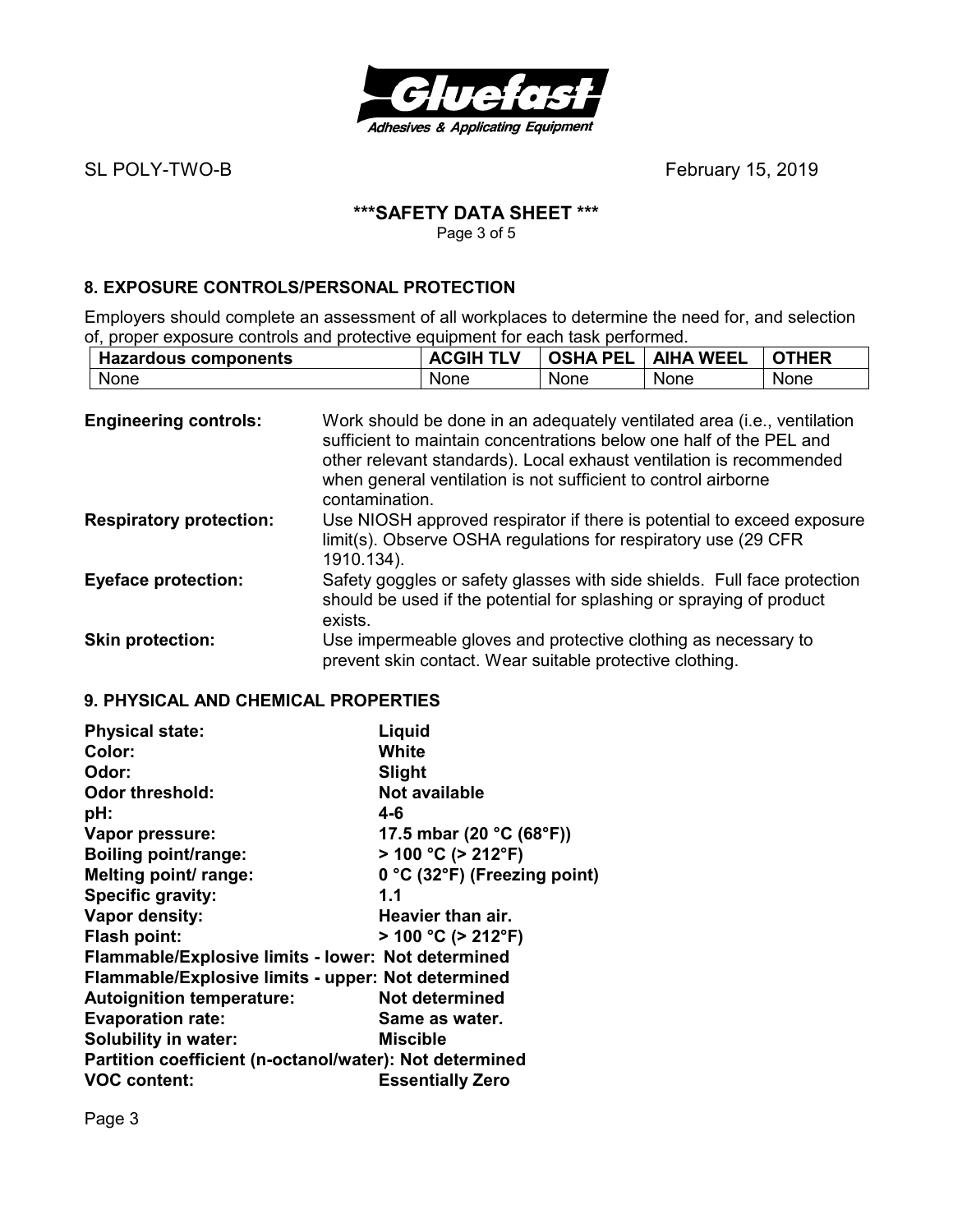

# **\*\*\*SAFETY DATA SHEET \*\*\***

Page 4 of 5

# **10. STABILITY AND REACTIVITY**

| Stability                        | Stable under normal conditions of storage & use.                                         |
|----------------------------------|------------------------------------------------------------------------------------------|
| Hazardous reactions:             | Will not occur.                                                                          |
| Hazardous decomposition products | Oxides of carbon                                                                         |
| Incompatible materials:          | Contact with water reactive materials (such as oleum) can cause<br>exothermic reactions. |
| Conditions to avoid:             | Do not freeze.                                                                           |

## **11. TOXICOLOGICAL INFORMATION**

| <b>Hazardous components</b> |      | NTB Carcinogen   IARC Carcinogen | <b>OSHA Carcinogen</b><br>(Specifically Regulated) |
|-----------------------------|------|----------------------------------|----------------------------------------------------|
| None                        | None | None                             | None                                               |
|                             |      |                                  |                                                    |
| <b>Hazardous components</b> |      | <b>Health Effects/</b>           |                                                    |
|                             |      | <b>Target Organs</b>             |                                                    |
| None                        |      | None                             |                                                    |
|                             |      |                                  |                                                    |

# **12. ECOLOGICAL INFORMATION**

Ecological information: Not available

## **13. DISPOSAL CONSIDERATIONS**

| Legal disposition of wastes is the responsibility of the                                                                                                                |
|-------------------------------------------------------------------------------------------------------------------------------------------------------------------------|
| owner/generator of the waste. Applicable federal, state<br>and/or local regulations must be followed during<br>treatment, storage, or disposal of waste containing this |
| product.<br>Not a RCRA hazardous waste.                                                                                                                                 |
|                                                                                                                                                                         |

# **14. TRANSPORT INFORMATION**

| U.S. Department of Transportation Ground (49 CFR)                                         |                                           |  |  |
|-------------------------------------------------------------------------------------------|-------------------------------------------|--|--|
| Proper shipping name:                                                                     | SLP2BGL, SLP2BPL, SLP2BDR                 |  |  |
| Hazard class or division:                                                                 | <b>None</b>                               |  |  |
| Identification number:                                                                    | <b>None</b>                               |  |  |
| Packing group:                                                                            | Gallon jar, 5-gallon pail, 55 gallon drum |  |  |
| Product is not regulated, non hazardous and not restricted for transport by air or water. |                                           |  |  |

Page 4 of 5